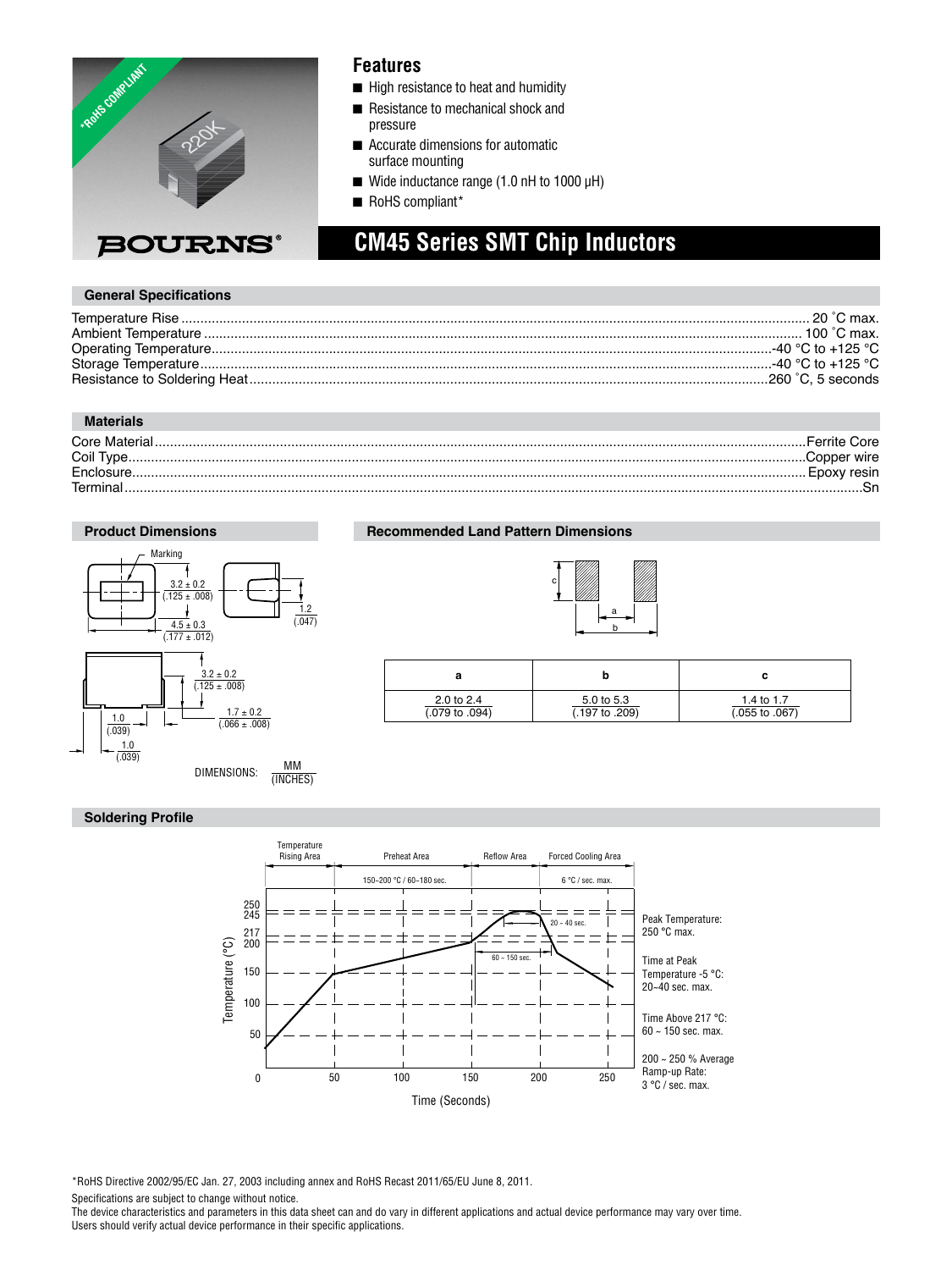# **CM45 Series SMT Chip Inductors**

## **BOURNS**

### **Packaging Specifications**



ØDo

DIMENSIONS:  $\frac{MM}{MNCHE}$ (INCHES)

| Series |                 |                | w            |            |             | D.         | P <sub>2</sub> | P3          | D0 Dia.       | D1 Dia.     | . .         | LZ.         |
|--------|-----------------|----------------|--------------|------------|-------------|------------|----------------|-------------|---------------|-------------|-------------|-------------|
| CM45   | (.142)<br>3.60( | (.193)<br>4.90 | 12.00 (.472) | 5.50(.217) | 1.75 (.069) | 8.00(.315) | 2.00<br>(.079) | 4.00 (.157) | (.059)<br>.50 | 1.00 (.039) | 0.25(0.010) | 3.50(0.138) |

P3

### **Reel Dimensions**





| -           |         |           |           |         | w         | Quantity | Weight           |
|-------------|---------|-----------|-----------|---------|-----------|----------|------------------|
| 178 (7.008) | 60 min. | 13 (.512) | 21 (.827) | 2(.079) | 13 (.512) | 500 pcs. | 100 <sub>g</sub> |